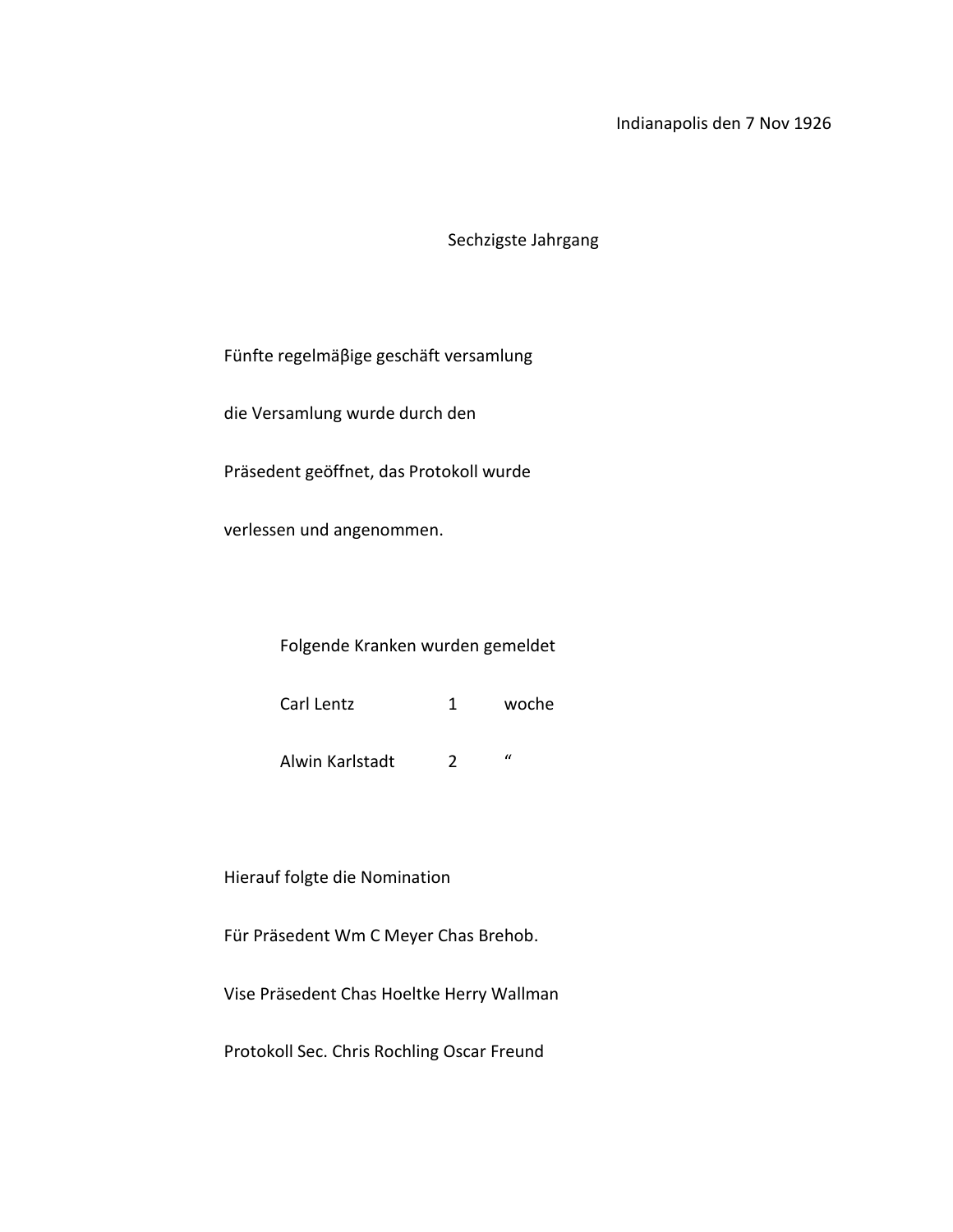Finanz Sec. Henry Weber Schatzmeister

Wm Hohlt. Trustees Herman Rosebrock

Antrag wurde gestellt und unterstützt

Ballots drüken zulaβen.

darauf folgte vertagung.

Indianapolis den 7 Nov - 1926

Einahmen

Beitrag 28 00

Kassenbestand war 353. 17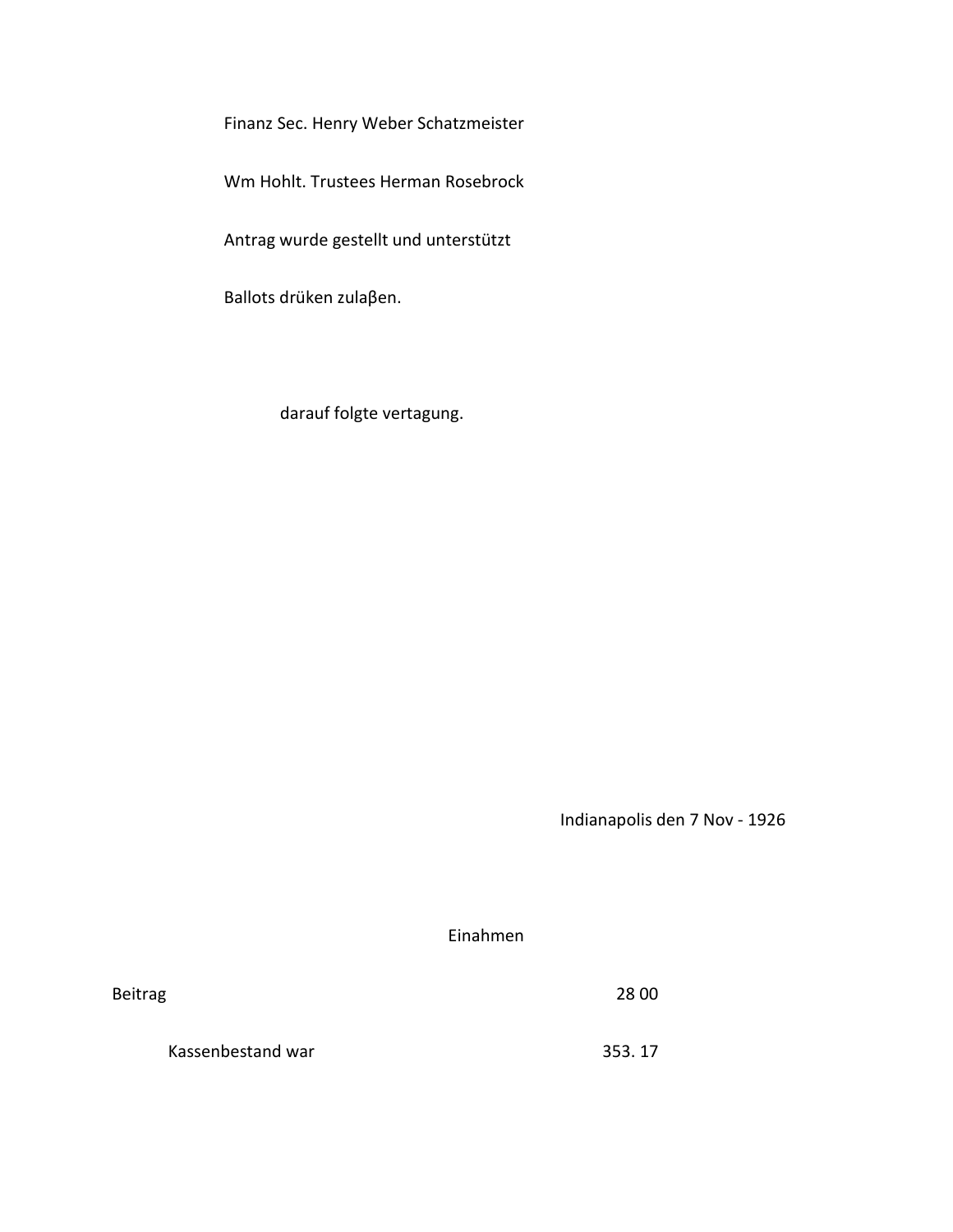## Ausgaben

|                                        | <b>Hall Rent</b> | 5 0 0 |         |  |
|----------------------------------------|------------------|-------|---------|--|
|                                        | Carl Lentz       | 4 0 0 |         |  |
|                                        | Alwin Karlstadt  | 8 0 0 |         |  |
| Ausgaben zusammen gerechnet            |                  |       | 1700    |  |
| Ausgaben abgerechnet von der einnahmen |                  |       |         |  |
| Bleibt der Kassenbestand von           |                  |       | S364 17 |  |

Chris Rosenbaum Prot. Sec.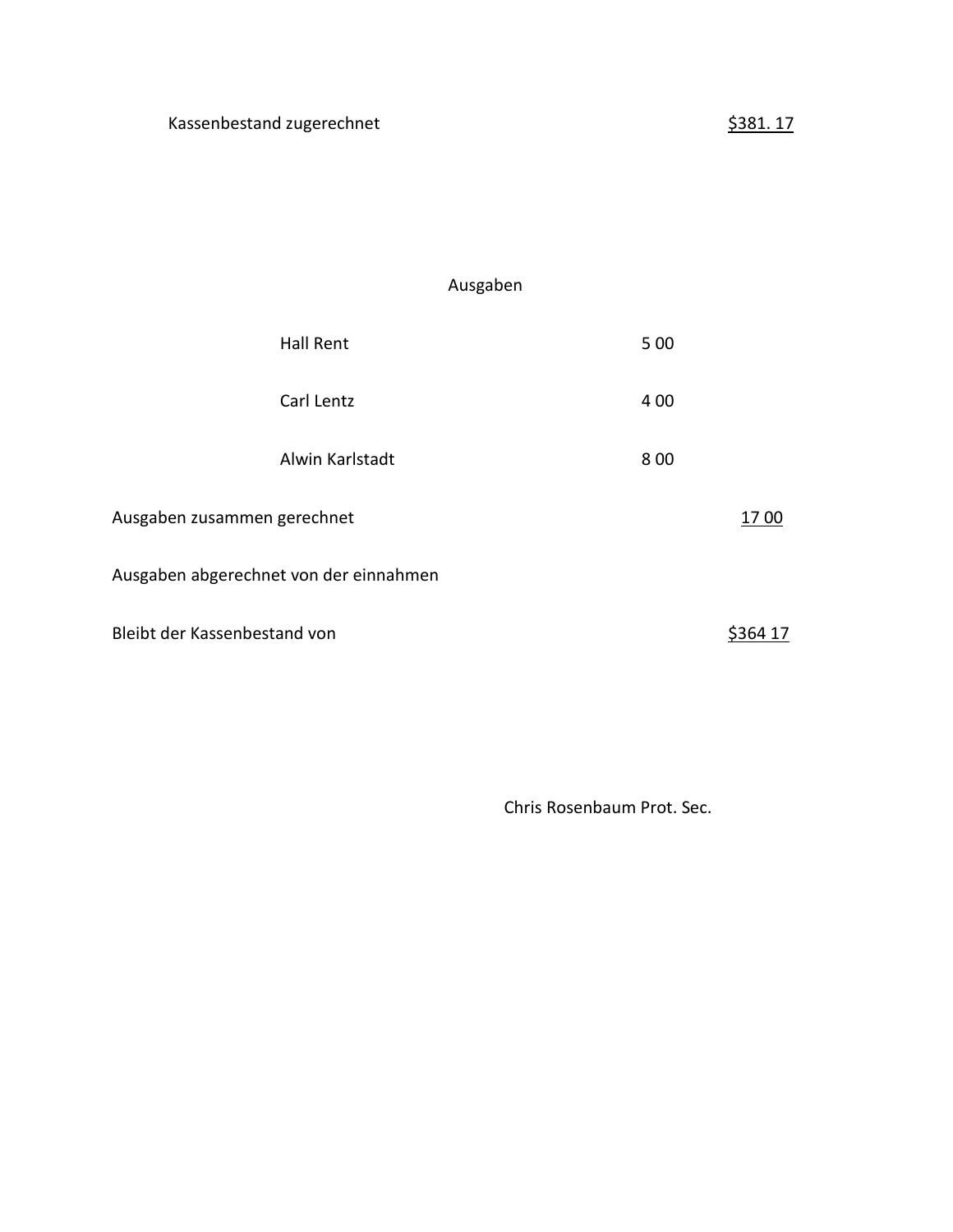Indianapolis November 7th, 1926

Sixtieth year, fifth regular business meeting. The meeting was called to order by the president, the minutes were read and approved.

The following members were reported ill: Carl Lentz, one week; Alwin Karlstadt, two weeks. We proceeded with the nomination for officers: Wm. C. Meyer and Chas Brehob were nominated for president; Chas Hoeltke and Herry Wallman were nominated for vice president; Chris Rochling and Oscar Freund were nominated for meeting secretary; Henry Weber was nominated for secretary of finances; Wm. Hohlt was nominated for treasurer; Herman Rosebrock was nominated for trustee. We decided to have ballots printed for the election.

At this point the meeting was adjourned.

Indianapolis November 7, 1926

Contributions:

| Dues                      | 28 00  |
|---------------------------|--------|
|                           |        |
| The treasury balance was: | 353 17 |